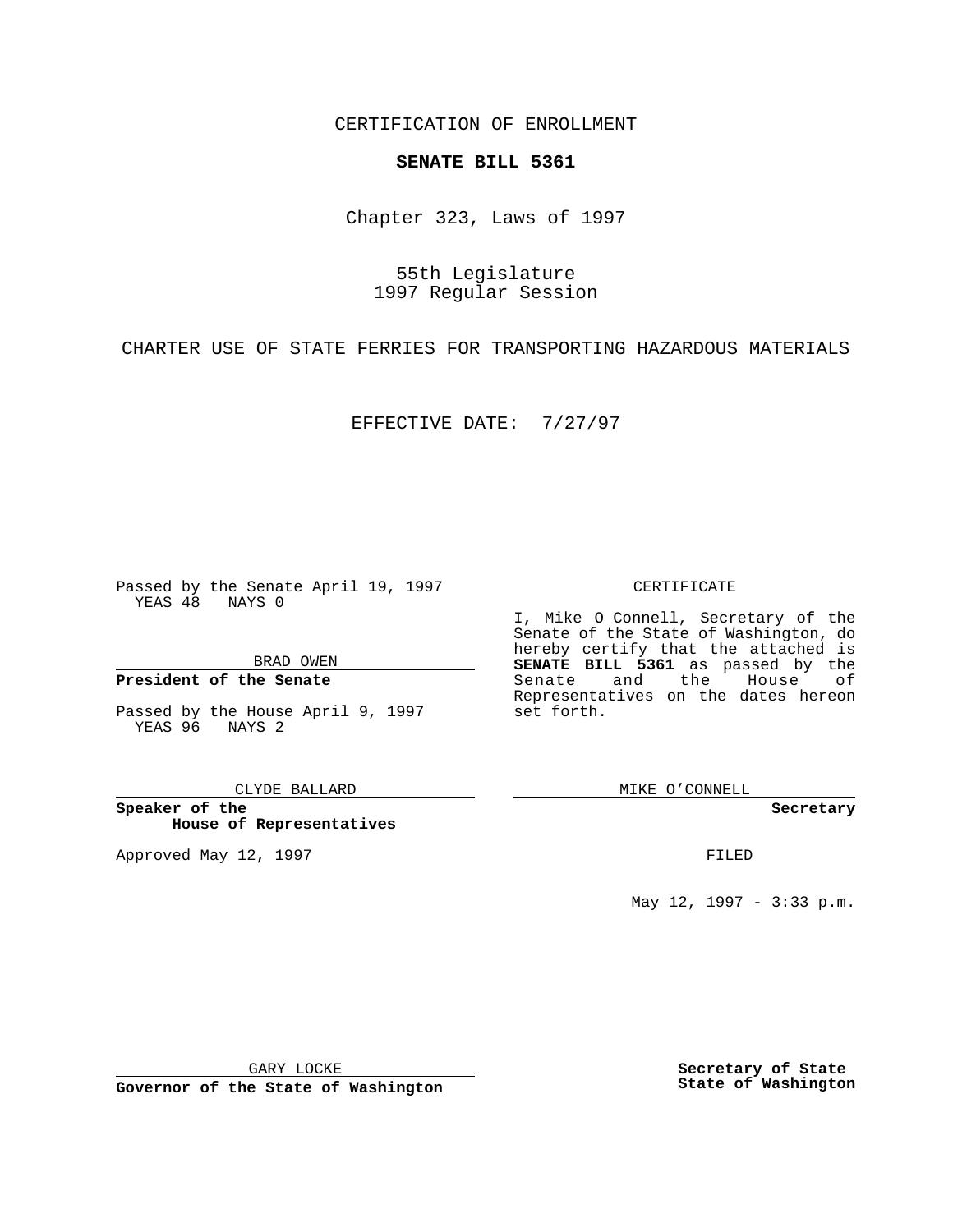# **SENATE BILL 5361** \_\_\_\_\_\_\_\_\_\_\_\_\_\_\_\_\_\_\_\_\_\_\_\_\_\_\_\_\_\_\_\_\_\_\_\_\_\_\_\_\_\_\_\_\_\_\_

\_\_\_\_\_\_\_\_\_\_\_\_\_\_\_\_\_\_\_\_\_\_\_\_\_\_\_\_\_\_\_\_\_\_\_\_\_\_\_\_\_\_\_\_\_\_\_

## AS AMENDED BY THE HOUSE

Passed Legislature - 1997 Regular Session

**State of Washington 55th Legislature 1997 Regular Session By** Senators Wood, Haugen, Prince, Goings, Horn, Patterson, Benton and

Read first time 01/24/97. Referred to Committee on Transportation.

Winsley

 AN ACT Relating to the charter use of Washington state ferries for transporting hazardous materials; adding a new section to chapter 47.60 RCW; and creating a new section.

BE IT ENACTED BY THE LEGISLATURE OF THE STATE OF WASHINGTON:

 NEW SECTION. **Sec. 1.** The legislature finds that when established route operations and normal user requirements are not disrupted Washington state ferries may be used for the transportation of hazardous materials under the chartering procedures and rates described in section 2 of this act.

 NEW SECTION. **Sec. 2.** A new section is added to chapter 47.60 RCW to read as follows:

 (1) The charter use of Washington State Ferry vessels when established route operations and normal user requirements are not disrupted is permissible.

 (2) Consistent with the policy as established in subsection (1) of this section, the general manager of the Washington State Ferries may approve agreements for the chartering of Washington State Ferry vessels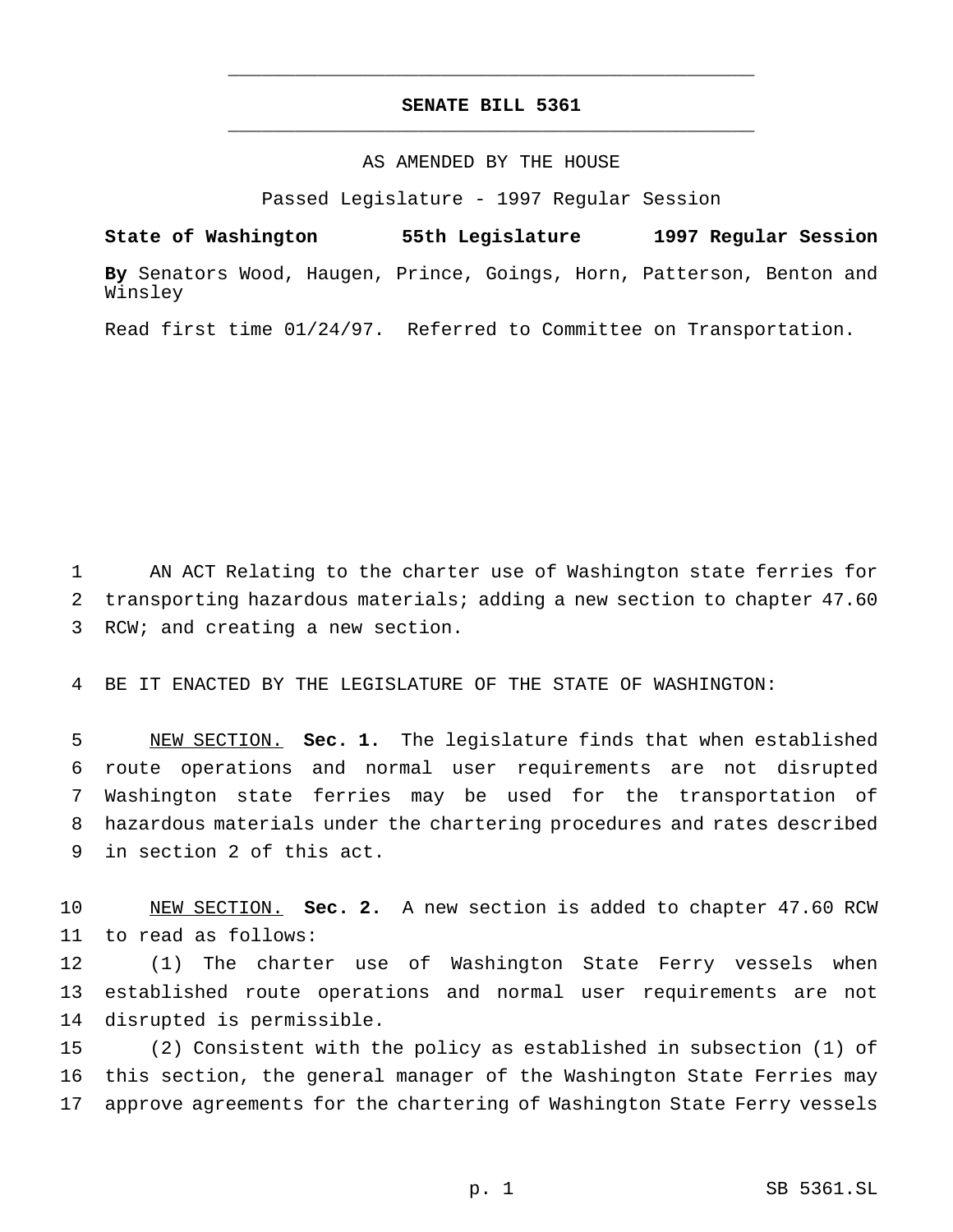to groups or individuals, including hazardous material transporters, in accordance with the following:

 (a) Vessels may be committed to charter only when established route operation and normal user requirements are not disrupted or inconvenienced. If a vessel is engaged in the transport of hazardous materials, the transporter shall pay for all legs necessary to complete the charter, even if the vessel is simultaneously engaged in an operational voyage on behalf of Washington state ferries.

 (b) Charter rates for vessels must be established at actual vessel operating costs plus fifty percent of such actual costs rounded to the nearest fifty dollars. Actual vessel operating costs include, but are not limited to, all labor, fuel, and vessel maintenance costs incurred due to the charter agreement, including deadheading and standby.

 (c) Recognizing the need for stabilized charter rates in order to encourage use of vessels, rates must be established and revised July 1st of each year and must remain fixed for a one-year period unless actual vessel operating costs increase five percent or more within that year, in which case the charter rates must be revised in accordance with (b) of this subsection.

 (d) All charter agreements must be in writing and substantially in the form of (e) of this subsection and available, with calculations, for inspection by the legislature and the public.

 (e) Parties chartering Washington State Ferry vessels shall comply with all applicable laws, rules, and regulations during the charter voyage, and failure to so comply is cause for immediate termination of the charter voyage.

## "CHARTER CRUISE AGREEMENT

28 On this . . . . day of . . . ., . . . ., Washington State Ferries (WSF) and . . . . ., hereinafter called Lessee, enter into this agreement for rental of a ferry vessel for the purpose of a charter 31 voyage to be held on  $\ldots$  . . ., the parties agree as follows:

 1. WSF agrees to supply the vessel ..... (subject to change) 33 for the use of the Lessee from the period from . . . . to . . . . . on . . . . . (date).

 2. The maximum number of passengers; or in the case of hazardous materials transports, trucks and trailers; that will be accommodated on 37 the assigned vessel is . . . . . This number MAY NOT be exceeded.

SB 5361.SL p. 2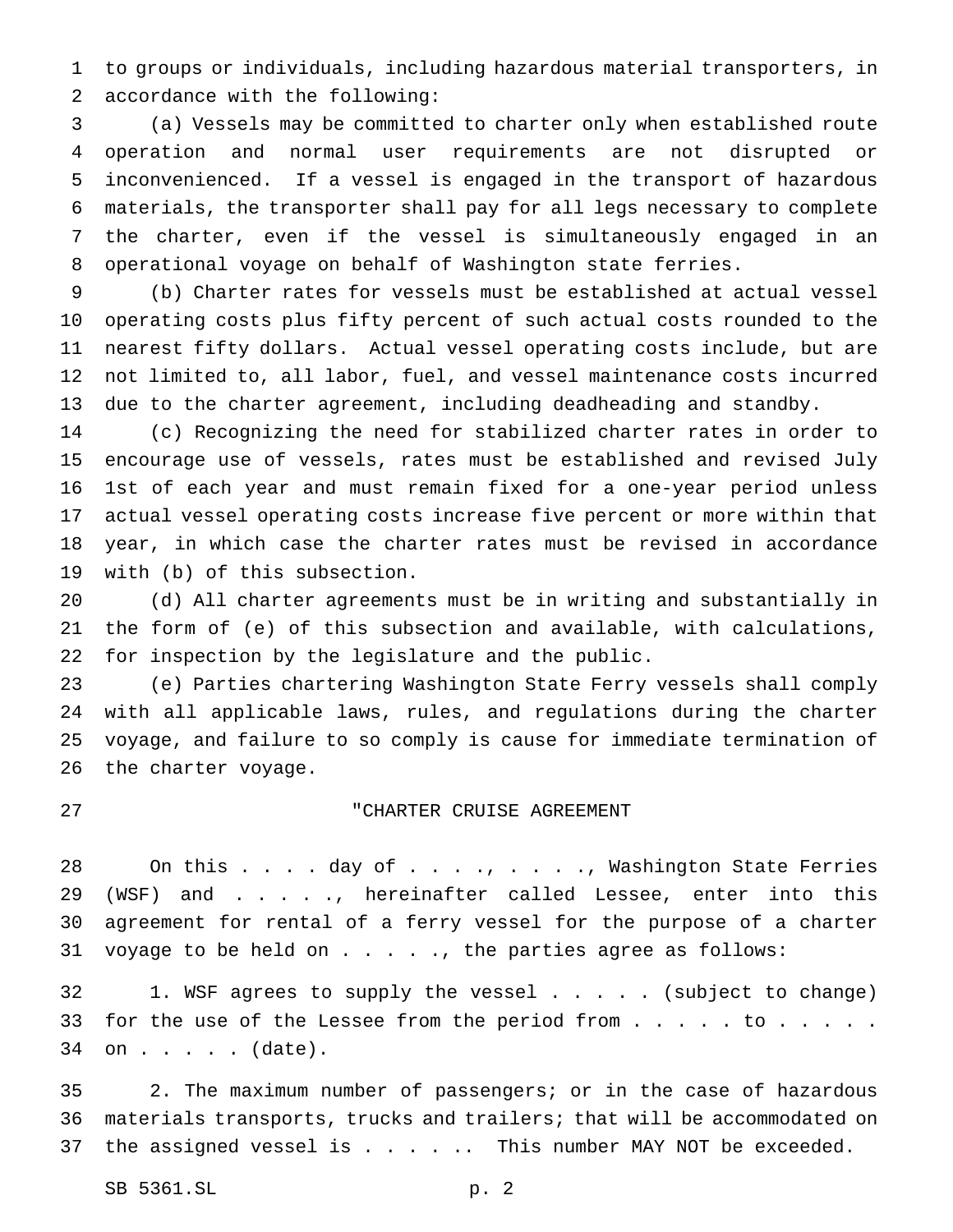1 3. The voyage will originate at . . . . ., and the route of travel during the voyage will be as follows:

...................................

4 4. The charge for the above voyage is . . . . dollars (\$ . . .) 5 plus a property damage deposit of \$350 for a total price of \$ . . . ., to be paid by cashier's check three working days before the date of the voyage at the offices of the WSF at Seattle Ferry Terminal, Pier 52, Seattle, Washington, 98104. The Lessee remains responsible for property damage in excess of \$350.

 5. WSF is responsible only for the navigational operation of the chartered ferry and in no way is responsible for directing voyage activities, providing equipment, or any food service.

 6. Other than for hazardous materials transport, the voyage activities must be conducted exclusively on the passenger decks of the assigned ferry. Voyage patrons will not be permitted to enter the pilot house or the engine room, nor shall the vehicle decks be used for any purpose other than loading or unloading of voyage patrons or hazardous materials.

 7. If the Lessee or any of the voyage patrons will possess or consume alcoholic beverages aboard the vessel, the Lessee must obtain the appropriate licenses or permits from the Washington State Liquor Control Board. The Lessee must furnish copies of any necessary licenses or permits to WSF at the same time payment for the voyage is made. Failure to comply with applicable laws, rules, and regulations of appropriate State and Federal agencies is cause for immediate termination of the voyage, and WSF shall retain all payments made as liquidated damages.

 8. WSF is not obligated to provide shoreside parking for the vehicles belonging to voyage patrons.

 9. The Lessee recognizes that the primary function of the WSF is for the cross-Sound transportation of the public and the maintaining of the existing schedule. The Lessee recognizes therefore the right of WSF to cancel a voyage commitment without liability to the Lessee due to unforeseen circumstances or events that require the use of the chartered vessel on its scheduled route operations. In the event of